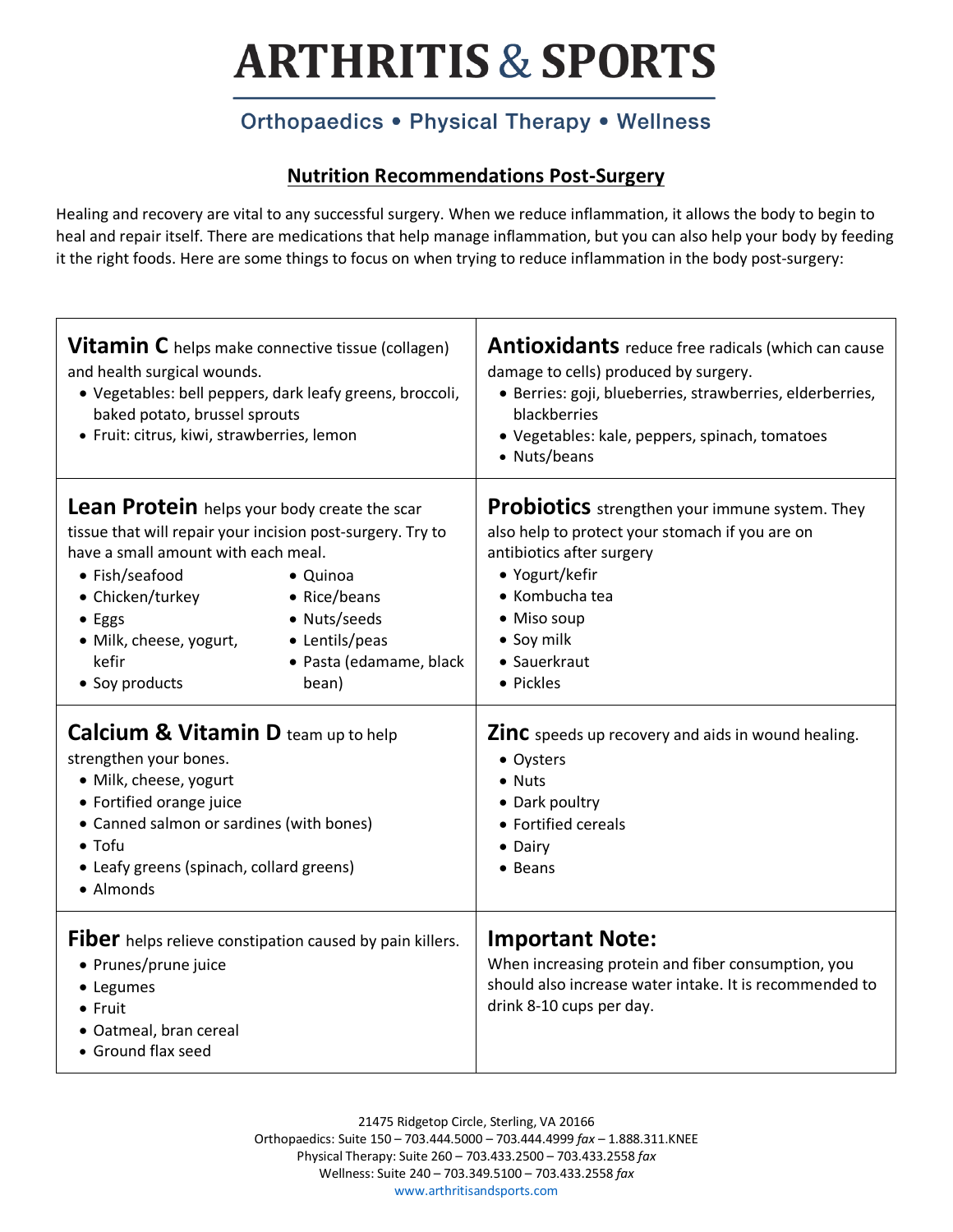# **ARTHRITIS & SPORTS**

### Orthopaedics . Physical Therapy . Wellness

#### **Post-Surgery Anti-Inflammation Sample Menu**

Approximately 1800 calories - 45% carbohydrates - 30% fat - 25% protein - 30 grams fiber

\*\*\*This is a sample menu. You may need more or less calories or different combinations of food depending on your personal health. Schedule an appointment with the Dietitian for customized recommendations. (703) 349-5100\*\*\*

| <b>Breakfast: Oatmeal</b>    | 3⁄4 cup rolled oats<br>% cup reduced fat milk<br>2 tablespoons slivered almonds<br>1 cup sliced strawberries                                                                                 |  |  |
|------------------------------|----------------------------------------------------------------------------------------------------------------------------------------------------------------------------------------------|--|--|
| <b>Snack</b>                 | 8 ounces low fat plain greek yogurt<br>1/2 cup blueberries                                                                                                                                   |  |  |
| Lunch: Chicken Spinach Salad | 2 cups spinach<br>4 ounces cooked chicken breast<br>1/2 cup cherry tomatoes<br>1⁄4 avocado<br>1 ounces crumbled goat cheese<br>2 tablespoons balsamic vinaigrette<br>Whole grain dinner roll |  |  |
| <b>Snack</b>                 | 1 cup grapes<br>Cheese stick<br>1 ounce pretzels                                                                                                                                             |  |  |
| <b>Dinner: Salmon</b>        | 4 ounces baked salmon<br>1/2 baked sweet potato<br>1 teaspoon butter<br>2 cups steamed broccoli                                                                                              |  |  |

O*ther tips:*

- Drink water to help with digestion & move anesthesia through the body
- Eat small frequent meals to help with constipation
- Avoid / Decrease your consumption of the following, which cause / increase inflammation in the body: sugar, saturated fat, processed carbohydrates, alcohol